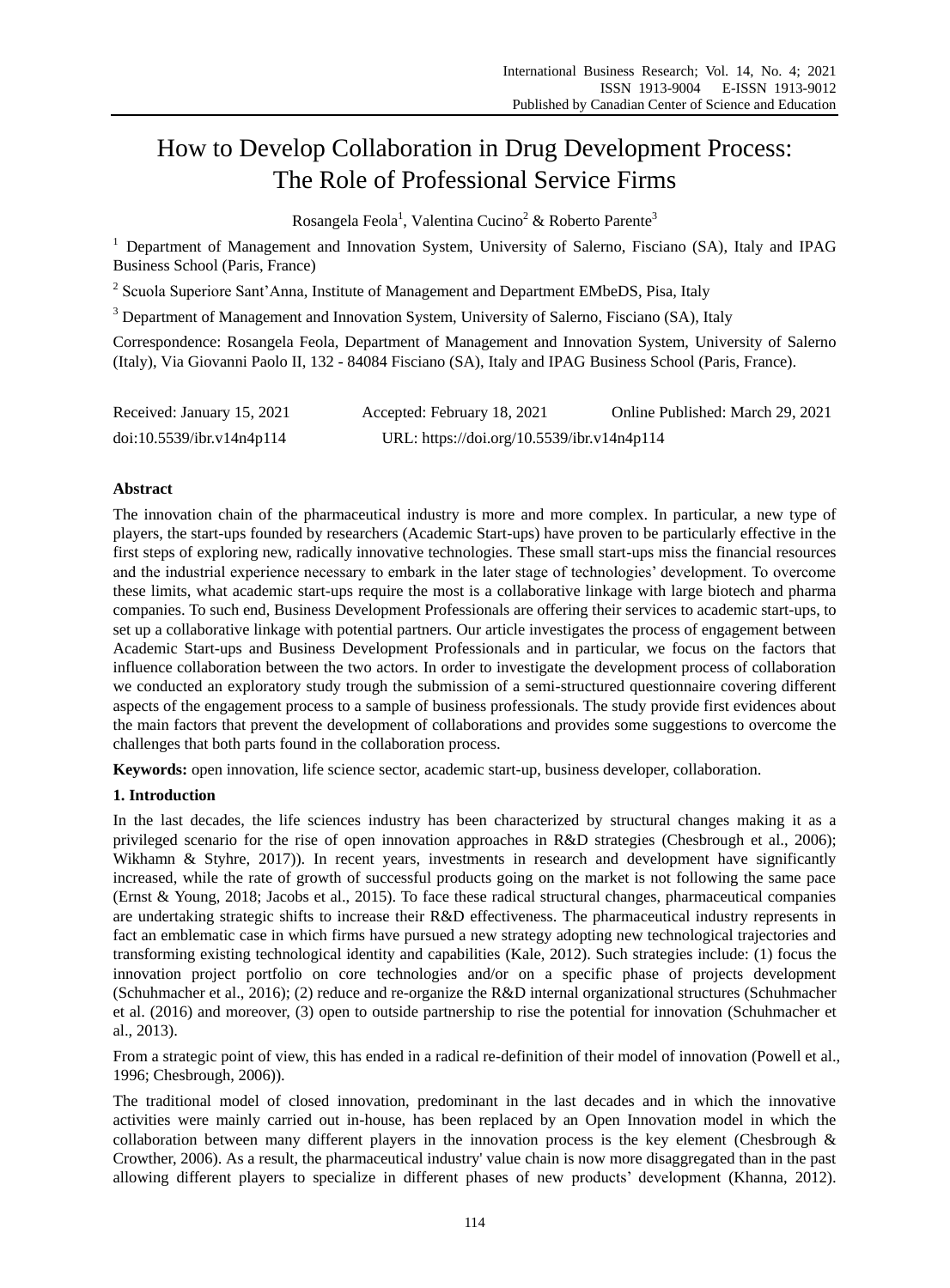According to several studies, innovation in life sciences is based on the coordinated efforts of three types of organizations: university, start-up and established life science companies (Arora et al., 2000; Baron & Kenny, 1986; Powell et al., 1996; Zucker et al., 2002; Gertler &Vinodrai, 2009; Ahn et al., 2013).

In this context Big Pharma, have progressively focused themselves in the final stages of clinical trials of new drugs, new research-based business ventures have quickly become a key player in the first development phases, like drug discovery phase and preclinical validation (Papa et al., 2020). This kind of strategy is also in line with the literature about the concept of exploitation and exploration in innovation process (March, 1991) where exploration focuses on exploring new opportunities, which are generally riskier and more long-term oriented, while the other one focuses on improving the well-established and already profitable products and capabilities. What we can observe is a tendency in established firms to focus more on the exploitation of the existing capabilities, and less on risky explorations of new opportunities (Alizadeh & Jetter, 2019).

A large body of empirical research provides evidence that a more balanced investment in both exploitation and exploration activities increases the survival of firms and also improves other performance measures such as sales growth, market valuation, and innovation.

On the other side, hybrid organizations, like Academic Start-ups (ASUs), i.e companies founded by academic researchers with the aim to explore new technological trajectories coming from scientific discoveries, in particular, have proven to be particularly capable of grasping the entrepreneurial opportunities of these changes (Powell et al., 1996; Fudickar & Hottenrott, 2019).

Founded by researchers, and supported by their Universities (Rao & Mulloth, 2017) as a mean of an effective technology transfer policy (Sheriff &Muffatto, 2018; Piccaluga, 2001; Smith et al., 2008), these small academic start-ups have valuable scientific and technical experience, lower fixed costs, less bulky organizational structures and strong focus on one (or a few) specific areas. As a result, these companies have demonstrated the ability to make incredible scientific advancements (Wilson, 2008)) and are playing a key role in creating new knowledge and disruptive new technologies in Life Science (Tahvanainen, 2004).

Thanks to their previous scientific knowledge, and sometimes with the support of Venture Capital specialized in high-risk investments, these spin-offs have proved particularly effective in the identification and preclinical validation of a new therapeutic target.

Notwithstanding the significant advantages of cooperation in R&D processes the connection between ASU and large pharma has always been difficult because of deep cultural differences between the two (Cooke, 2003). Further, it has recently become more and more difficult because of the increasing evaluation standard applied by Big Pharma for investing in new projects coming from start-up (Onetti & Zucchella, 2014). Contract Research Organizations (CROs) and Business Development Professionals (BDPs) are therefore gaining an important role proposing themselves as a bridging point between start-up and large pharma (Parente et al., 2016). As highlighted by some scholars, in open innovation context, intermediaries can play a strategic role (Ebersberger et al., 2012; Hossain, 2012; Ndou et al., 2011). Studies have pointed out that the role of intermediary creates the necessary linkages between the many actors in an innovation network (Klerkx & Leeuwis, 2008). Weng et al. (2017) show that innovation intermediaries can act as a bridge between different competency constraints among companies and can help firms in developing collaborations (Weng et al., 2017). The strategic position of the intermediary can activate different resources from the ones embedded in an alliance network.

Starting from these premises, the purpose of this study is to examine the interaction between academic based start-ups and BDPs in life science industry. In particular, we are going to focus on the main factors that prevent or hinder collaboration between ASUs and BPDs from the point of view of BDP.

The remainder of the paper is organized as follows. The second part describes the main partnering issues in Life Science. The third part describes the methodology and the research sample. The fourth and fifth part describe the results and implications of the research.

# **2. Theoretical Framework**

#### *2.1 Early Stage Partnering Issues in Life Science Industry*

Start-ups and Academic based ventures have quickly become a key player in the drug discovery process. According to EY forecasts, Life Science start-ups will absorb between 30 and 45 percent of the market by 2030 (Ernst & Young, 2018).

The business model of ASUs, with few exceptions, consists of nurturing their technologies until the point where there is enough evidence on their soundness from the scientific, marketing and industrial points of views. At that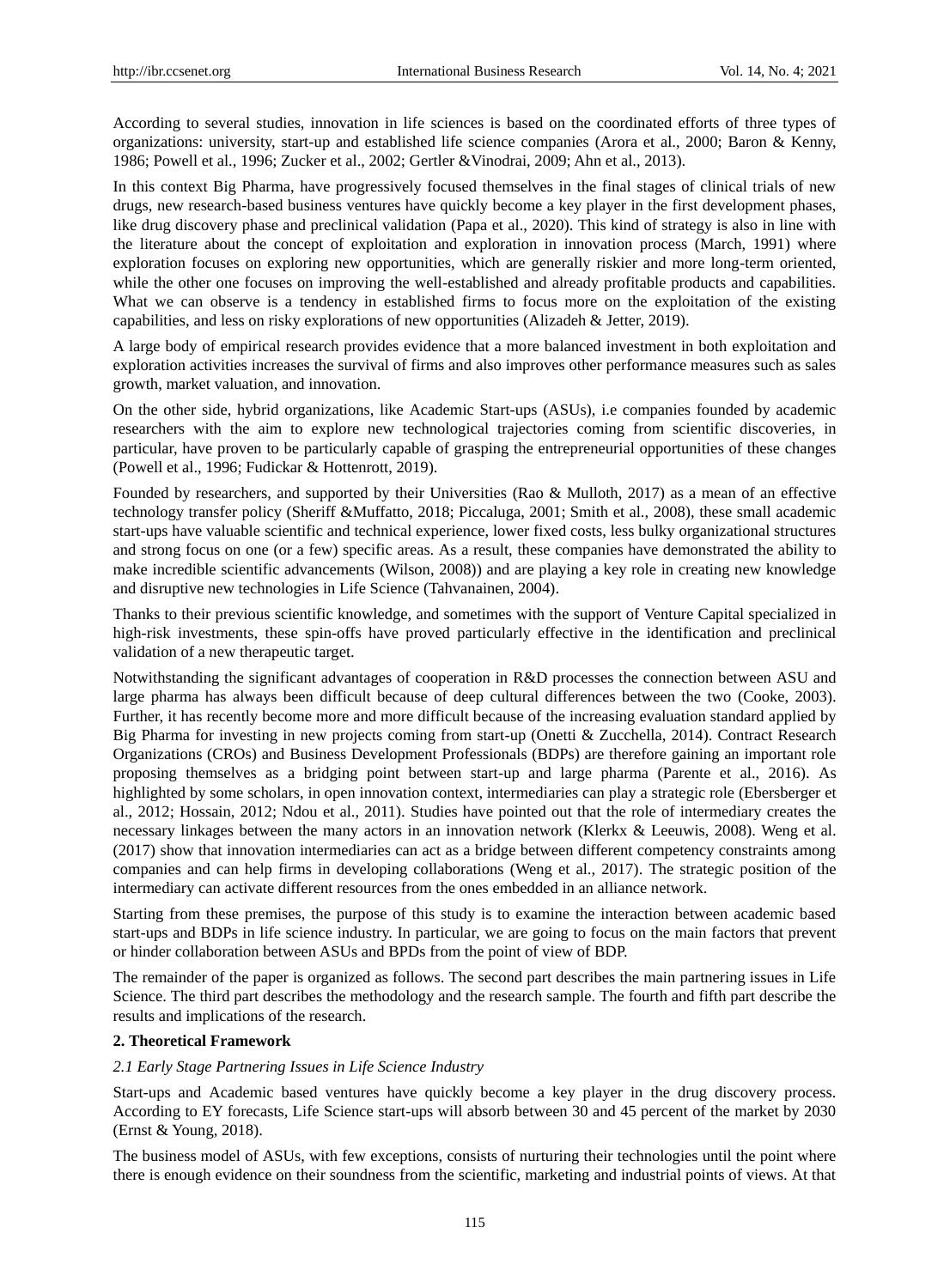moment in time, a negotiation process will start to sell the technology and related Intellectual Property to a big pharma that has capital and experience to sustain later stage of development and marketing of the new product. Start-ups that access external knowledge through alliances increase their ability to learn new skills and to overcome competency traps (Rosenkopf & Almeida, 2003; Vega-Jurado et al., 2009). For example, the literature agrees that alliances are a means by which companies acquire knowledge and learn new skills (Powell et al., 1996; Prahalad et al., 1990).

On the other side, the revolution in the life sciences changed the organizational and managerial aspects of drug research; it changed the internal structure of R&D processes realized by Big Pharma by increasing emphasis on collaboration, publication, and willingness to exploit external sources of technology (Cockburn, 2004). Large pharmaceutical firms focused on internal R&D transformation primarily by hiring new personnel, embracing new technology and incorporating these into existing structures. They promoted collaboration and joint ventures with university scientists and new biotechnology firms to increase their internal expertise (Zucker & Darby, 1997).

Nicholls-Nixon (1993) points outs that large pharmaceutical firms developed new capabilities by investing in biotechnology-related R&D activities and by accessing new external technological linkages. According to Galambos et al. (1998) some pharmaceutical firms used different approach in collaborating with biotech firms. In some case Big Pharma adopt an incremental approach of working in order to develop in-house biotechnology capability, while other firms used the acquisitions as mean to acquire external competences and resources. Supporting this observation Gambardella (1995) explained that large pharmaceutical companies employed different mechanisms of knowledge transfer from university to complement internal capabilities in biotechnology. The author identifies four kind of mechanisms: research and/or joint development agreements with other firms, research agreements with universities, investments in the capital of biotechnology firms, and acquisitions of small biotech coming generally coming from the university itself. Such changes led to the transformation of new drug discovery and development in pharmaceutical and life science sector with the passage from a totally in-house activity to a networked activity.

There is clear evidence that recently Big pharma are becoming more selective about such kind of technology transfer transactions, becoming more challenging about quantity and quality of data to be provided as a Proof of concept necessary to close the deal. Nowadays having completed, or near to complete, a successful pre-clinical phase, is the necessary level of development for ASU to become attractive for a big pharma. A live-or-die question for the ASU but at the same time a very challenging issue.

From one side, that change means more capital needed for ASU, and on the other side this imply a strategic challenge for ASU regarding the most effective key activities and development pathways to attract attention from big pharma. In fact, while later Clinical Phases in the Drug development process are quite well defined, due to strict regulation rules that oversee the possibility to go forward, the Drug Discovery and the Pre-clinical phases are not. This means that judgment from the targeted buyers of the technology is the only benchmark against which pre-clinical projects struggle to demonstrate their proof of concept validity. In other words, due to the Industry's organisation, the first stages of a validation process of a new therapeutic target takes shape inside an entrepreneurial subject (the ASU) that don't know ex-ante who will judge its robustness and according to which criteria they will express their judgment.

Cognitive representation of rugged competitive landscapes (Levinthal & Warglien, 2008) of the pharma industry is, therefore, a key competence for a start-up to better assess the entrepreneurial opportunity of new technology and to represent a clear model of relationships between investments and expected profits. The problem is exacerbated by the team composition of the ASUs, that often miss basic management competencies (Visintin & Pittino, 2014)).

To overcome these difficulties, "in most cases, what start-ups need most is something akin to "mentorship" from industry's experts (Wilson, 2008)). Furthermore, for those ASUs having on board an external investor, an experienced mentor has in itself a signaling effect that raise attention of big pharma (Festel, 2011)).

This is why growing numbers of professionals try to intercept the entrepreneurial teams in a more or less early stage of their development process in order to help them in arranging their best pathway to a potential deal for the sale of the technology.

Business Developers, Strategic consultants and so on can offer the "cognitive representation" of a complex and fast evolving industry, putting their expertise in order to address and sustain the development of new ASUs effectively.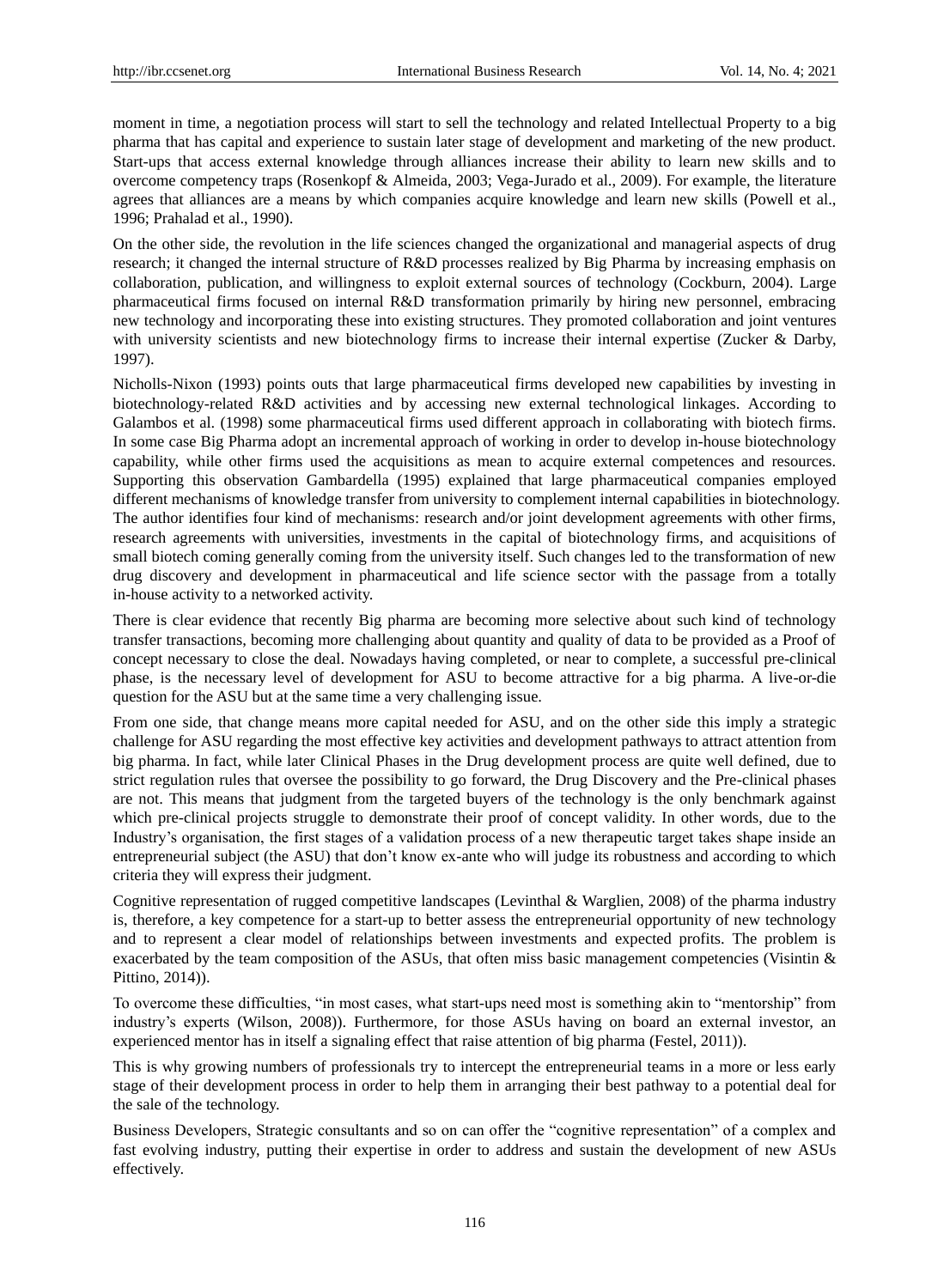However, also if plenty of opportunities, matching between these two kinds of subjects, ASU and BDP, is not simple to realize.

Integration of scientific and management expertise in the early stage of R&D process is quite complicated and notwithstanding some excellent experiences in the US and Europe about the so-called "Founding Angels" (Festel (2011)), this integration often remains a will. Several studies have concentrated knowledge flow and stock on innovative success but few have investigated the factors that hinder the collaboration between companies.

Starting from these premises, the purpose of this study is to examine the interaction between ASU and BDP. In particular, we are going to examine the main factors that prevent or hinder collaboration. What are the main pitfalls in entrepreneurial cooperation?

## **3. Method**

Due to the limited research on the relationship between academic based start-up and BDP in life science industry, we have chosen to conduct an exploratory study (Yin, 1989).

The starting point was the preparation of a semi-structured questionnaire covering different aspects of the engagement process of a BDP by an ASU. The semi-structured interview protocol was pre-tested with five experts, including three BDPs and two experts of Life Science R&D. Respondents were randomly selected. Interviews averaged one hour in duration, with a range of 30 to 70 minutes.

As a result of that pre-test interviews, a final questionnaire was ready and divided into four parts. In the first part, the BDP is requested to describe his company and its business model. In the second part the interviewee describes his preferred way to approach an academic start-up. The third part investigates what start-ups are looking for when approaching an external consultant. The fourth part investigates the main obstacles for a BDP to cooperate with an ASU.

#### *3.1 Data Collection*

Interviews, based on the semi-structured questionnaire, were made by the third author during the event of Bioeurope 2017. This event was chosen because it represents the main International Partnering Conference for the biotech industry in Europe (https://www.ebdgroup.com/events/). The event brings together the main players in the biotech, pharmaceutical and financial world and represents a high-level partnership opportunity. During a 3 days event, workshops, seminar, and above all, thousands of one-to-one meetings between start-up, professionals and Big pharma. Bioeurope is a "must to attend" event for everyone involved in the life science R&D processes and looking for partnership and deal making. On the web site of Bioeurope, attendees can select experts and companies they want to meet during the 3 days fair. Navigating in the directory of Bioeurope 2017, 246 BDPs were identified, and to each of these an email was sent presenting the research goal and a request to complete an attached Questionnaire. 36 BDPs were responding positively to this request sending back the Questionnaire completed (14.6%).

#### *3.2 Data Analysis*

Data were normalized with respect to the average of the responses to ensure that all variables are proportionate to each other. The normalization process is based on the standardization of the variables, that is, on the transformation of the variables carried out through the relation where xi is a generic value of the distribution of the random variable X and  $\mu$  and  $\sigma$  respectively represent the mean and the root mean square of the original distribution. The values of the data thus transformed assume a distribution called the standard normal distribution, which is characterized by the fact that 1) their arithmetic mean is equal to zero; 2) their variance is equal to one. Thus, the results a) from  $0$  to  $+1$  and from  $0$  and  $-1$  are within the average of the answers b) higher than +1 are higher than the average of the answers, c) higher than -1 are lower than the average of the answers.

## **4. Results**

The following session describes the results of the 36 Questionnaires. The session is divided into five parts according to the structure of the interview.

#### *4.1 Descriptive Data*

Interviews show that the majority of the BDPs are organized as a consultancy company. Many of them have even more than 10 employees and mainly focused on their national market (only some of them have branches outside the mother country). Scientific knowledge is a key feature of a BDP team, considering that most of them has one or more Phds in his Team. Respondents BDPs offer a broad range of services to their customers (most of respondents affirms they have a broad portfolio of services) (Fig.1). ASUs do have options on how to approach the market of professional services offered by BDPs. 17 BDPs affirms they follow a "Fee for services" business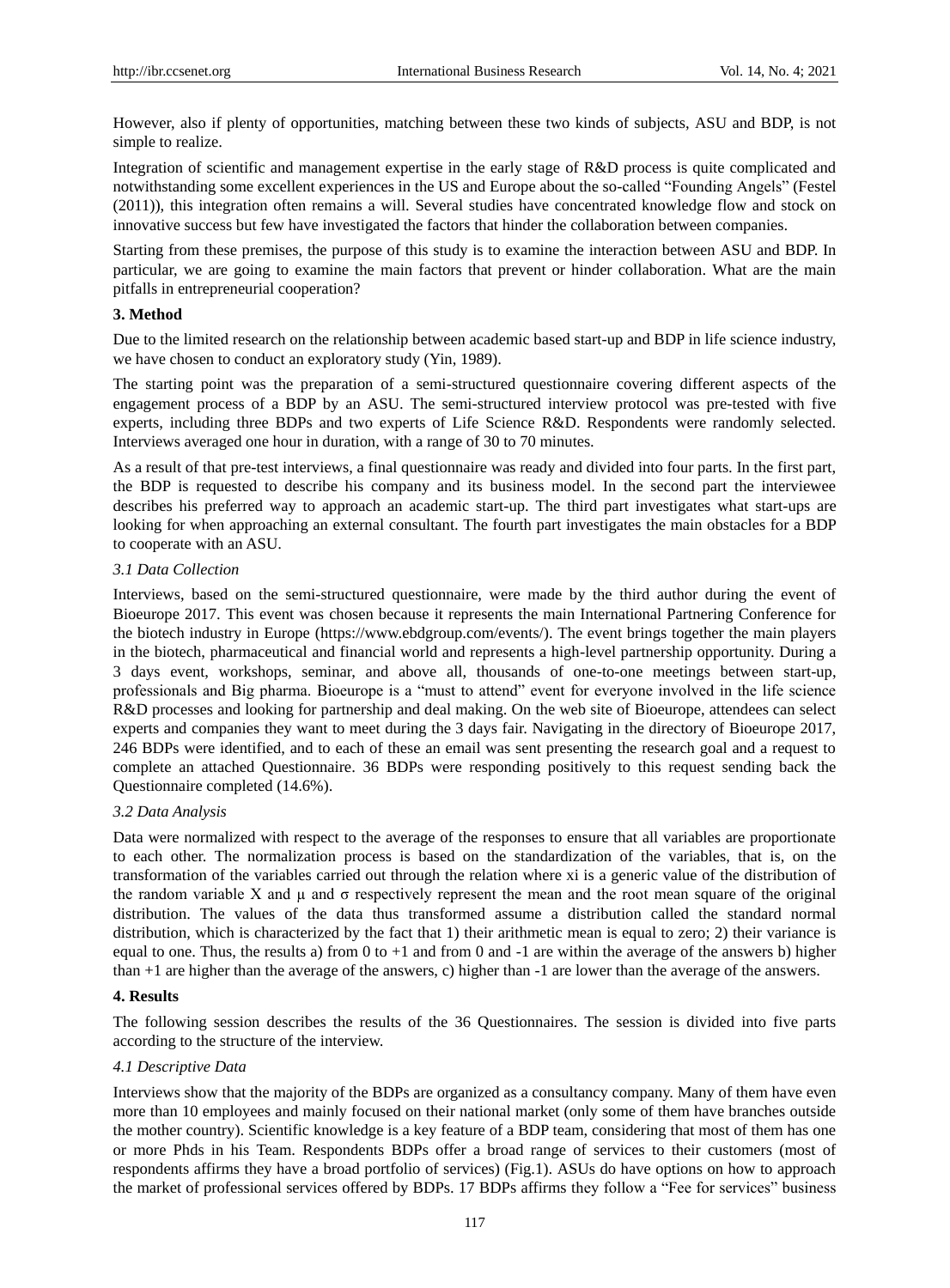model, where 18 affirms they are open to consider a "Risk sharing approach" in working with an ASU. Risk sharing usually take the form of not charging completely the costs for services to the customers, in exchange for a percentage of revenues coming out from an event of future acquisition by a third part.



Figure 1. The composition of respondents

# *4.2 Knowledge Limits of ASUs and Their Expectations in Approaching a BDP*

Two questions included in the questionnaires shed light on the perception of BDPs about the knowledge limits of ASUs. First, we ask the following question: "Do, According to your experience, academic start-up have a clear vision on. We tested 5 different areas of knowledge considered crucial for the ASUs success. Respondents can assign a value to each of the 5 areas of knowledge of an ASU according to their perceptions. The value assigned can range from 1 (very limited knowledge) to 7 (very high knowledge), and in fig. 2, the normalized mean of the values assigned to each areas of ASUs knowledge is reported. As shown, according to the BDPs expertise, ASUs have serious limits in all the five considered areas of knowledge. The minimum value assigned is for the issue of "How to approach and interact with a potential partner". The maximum value is for "Platform of services and technologies" to implement the development process (Fig. 2).



Figure 2. Level of the knowledge of ASUs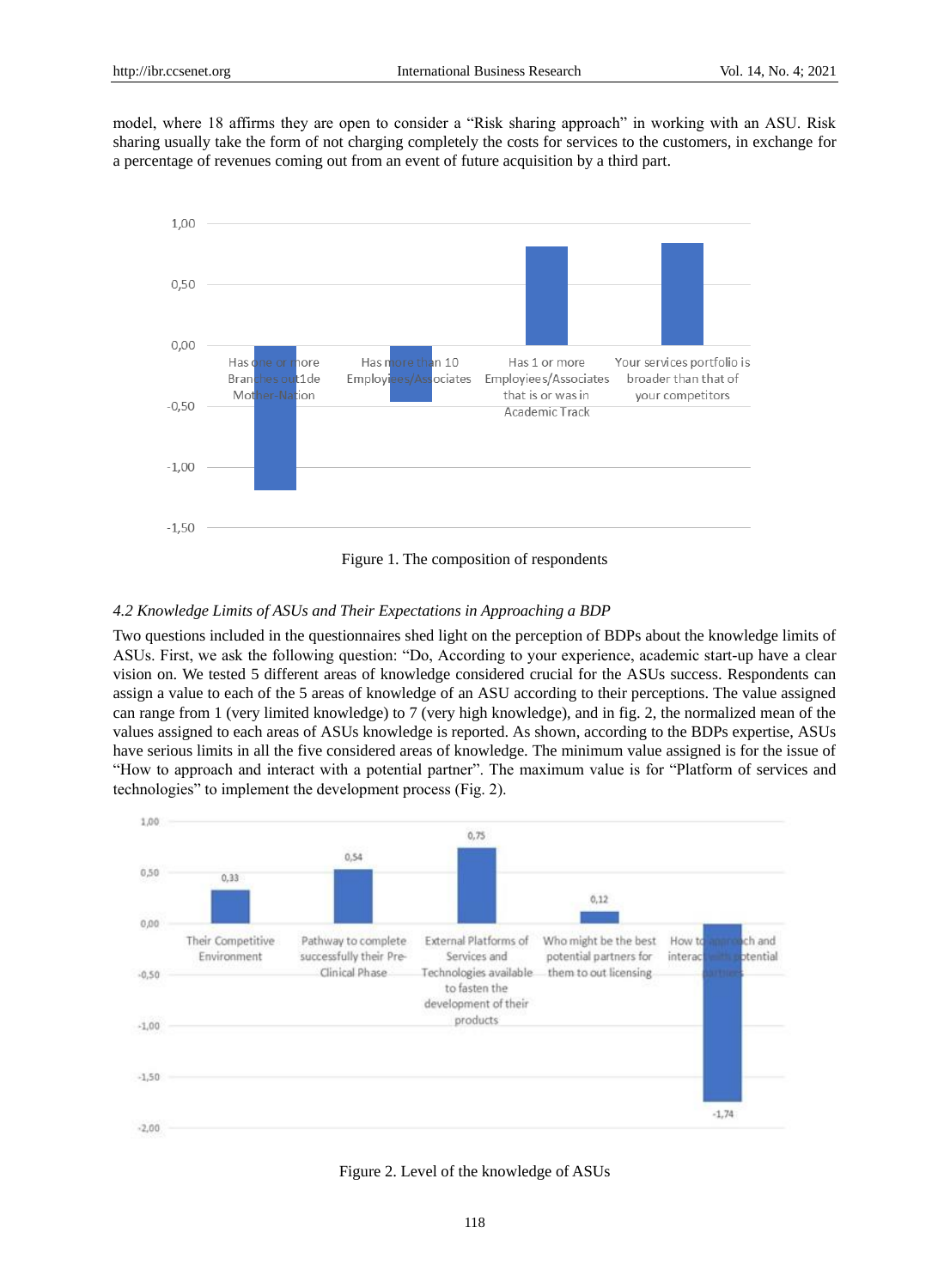As a control, we asked a question about what are ASUs' looking for when approaching a BDP, and the answers are coherent with the data shown above (Fig. 3). There are four elements sought by academic start-ups in BDP. For the majority of respondents the most requested help from academic start-ups their abilities to approach and interact with potential partners (1.34). Second, start-up approach external consultants because they looking for the introduction to potential in-licensing and investor partners (0.59). In minor cases, many respondents were approached, also, by academic start-ups looking for advice about how to optimize their product development process (-0.0411), or about how to identify services and technologies that can help to develop their products (-1.169). Finally, for few BDPs the main request coming from academic start-ups is about a definition of a Competitive strategy at all (-0.72).



Figure 3. Services required from ASUs

# *4.3 What ASU Consider Important in the Profile of a BDP*

We tested 7 different items to explain why an ASU hire a BDP (fig.4). The most important element considered is the track record of successful deals they have managed between their clients and Big Pharmas (1.11), end in particular their capability to effectively bridge with Industrial partners (0.97). Another element that an academic start-up takes into in great consideration in selecting the right BDP is a personal introduction by a third person (0.89). Relatively less important is the geographical proximity, the availability expressed by the BDP to share risks of new products development and the broad range of services offered.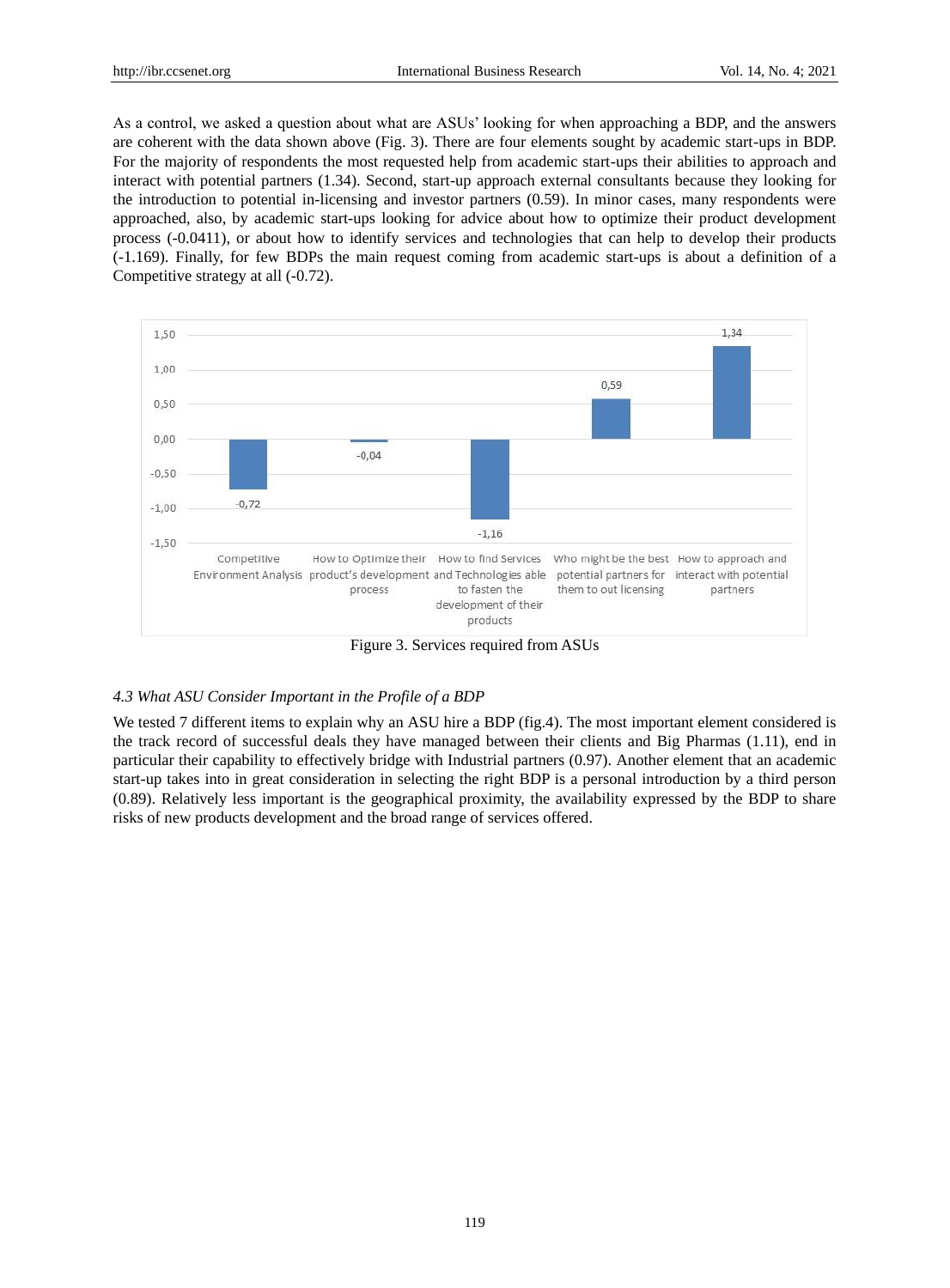

Figure 4. Most important elements to be hired by an ASUs

## *4.4 What BDP Consider as Essential Prerequisite for a Risk Share Approach with an ASU?*

As pointed out, 18 BDPs have expressed their willingness to apply a risk sharing approach with their clients, investing alongside. These BDPs select the ASUs eligible for a risk sharing approach on the base of some specific requirements (Fig. 5). Excellence in science is the most important requisite to apply a risk sharing approach (14 out of 18 BDPs indicate as n. 1 or n. 2 requisite to consider eligible an ASU for risk sharing). Team strength (9 out of 18) and basic Managerial competencies (7 of 18) are less important but still collect a significant number of preferences by BDPs. On the contrary, Organizational Structure and availability to bear a Full time involvment in networking activity do not collect any quotation as n. 1 or n. 2 requirements.



\*Attributes which have been considered as n. 1 or n. 2 attributes when choosing an ASU eligible for a risk sharing approach by the 18 BDPs open to this business model

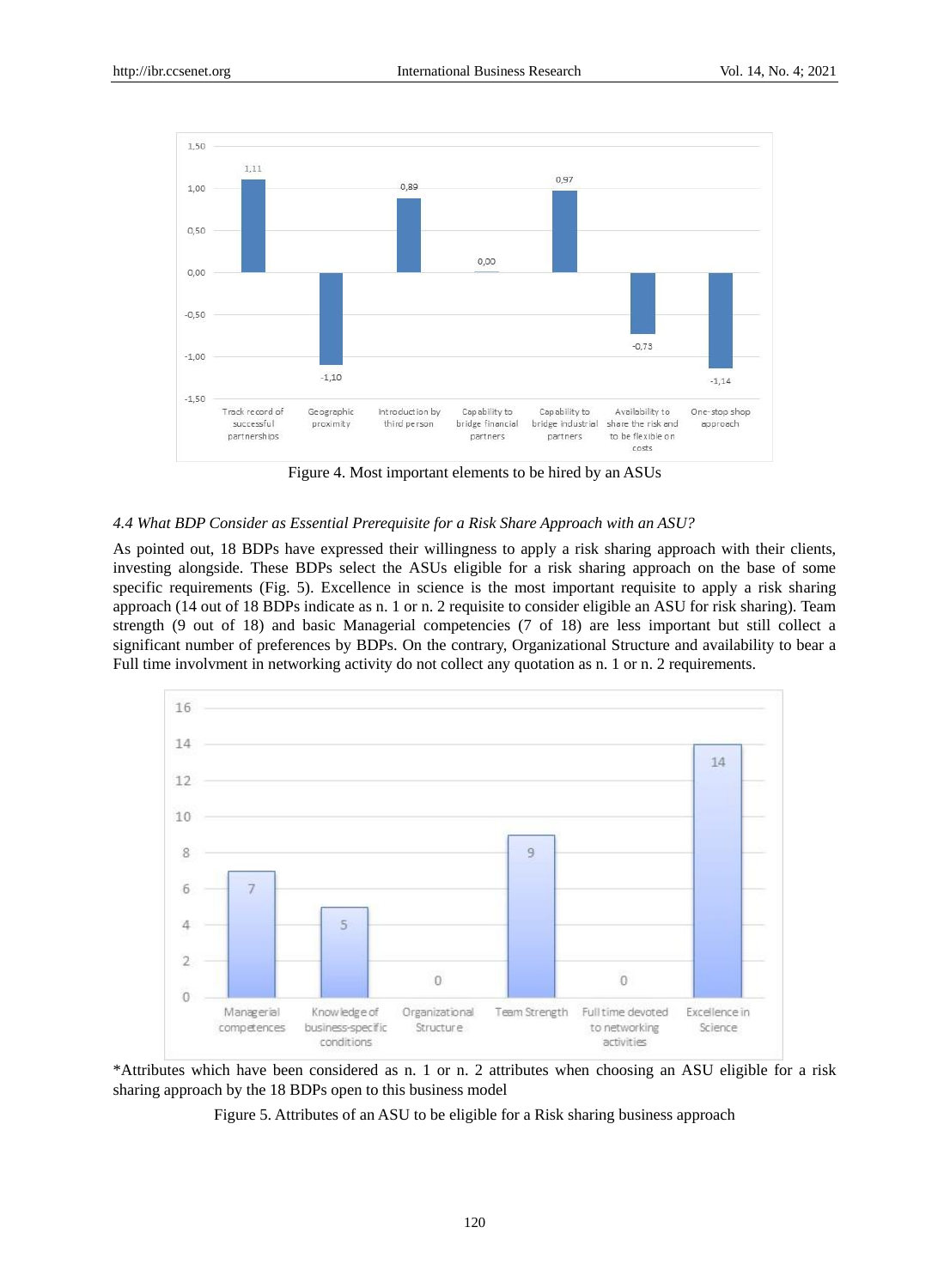## *4.5 Why ASU and BDP Fail to Match?*

We investigated 6 main reasons why BDPs fail to establish a business connection with ASUs (Fig. 6). In the BDPs perceptions 3 obstacles are the most common ones. Lack of financial resources of ASU is recognized as important but not the most important reason (21 respondents choosed this item as n. 1 or n. 2 most important issue). The most often quoted perception is about the difficulties for an ASU to recognize the right value for the services offered by an external consultant (24 respondents report this as n. 1 or n. 2 most important). Another very common answer is related to the issue of self-confidence of ASUs about their capability to stay alone in the business (18 times reported as n. 1 or n. 2 obstacle). On the other side, 3 other issues related to trust, to the willingness to share scientific knowledge and willingness to share strategic decisions, collect very few quotations (in total 8 quotations as n. 1 or n. 2 issue).



\*Obstacles which have been considered as n. 1 or n. 2 Obstacle in the responses of the BDPs Figure 6. Perception of obstacles to cooperate with ASUs

#### **5. Discussion: A Focus on the Nature of Obstacles for Cooperation between BDPs and ASUs**

The starting point of our study was the striking observation of the needs for ASUs to establish a strategic partnership with big pharma, from one side, and the difficulties they are experiencing to connect with BDPs that might have the competencies and relations to facilitate these partnerships. This study is exploratory in nature, focusing on various aspects of the perceived opportunities and difficulties in working with ASUs from the point of view of a group of BDPs. Starting from the data we collected from the questionnaire, we frame a possible explanation about the difficulties the BDPs are experiencing in establish a business connection with ASUs. In particular, we propose two distinct explanations of the pitfalls in BDPs/ASUs cooperation in drug development process:

Different knowledge bases and limited absorption capacity (Zahra & George, 2002);

Different perspectives about distribution of incentives in a cooperation project (Kloyer & Scholderer, 2012).

The first one concerns the different background and knowledge bases of ASUs from one hand, and external consultants, on the other. Coming from an academic context, the founders of ASUs (typically professor, researcher, PhD student, PhDs or research fellows), they generally own the technical and scientific background necessary to develop further the technology on which the firms is based. On the other side, they often suffer a technological myopia that is the inability to go further the technical and technological aspects of the project to capture the market and economic implications.

On the contrary, BDPs generally have significant experience in the industry that means networking capability to connect with key people in the business, but also that they have not the right skills to address and to face the technological uncertainties arising in the early stages of development of an ASU.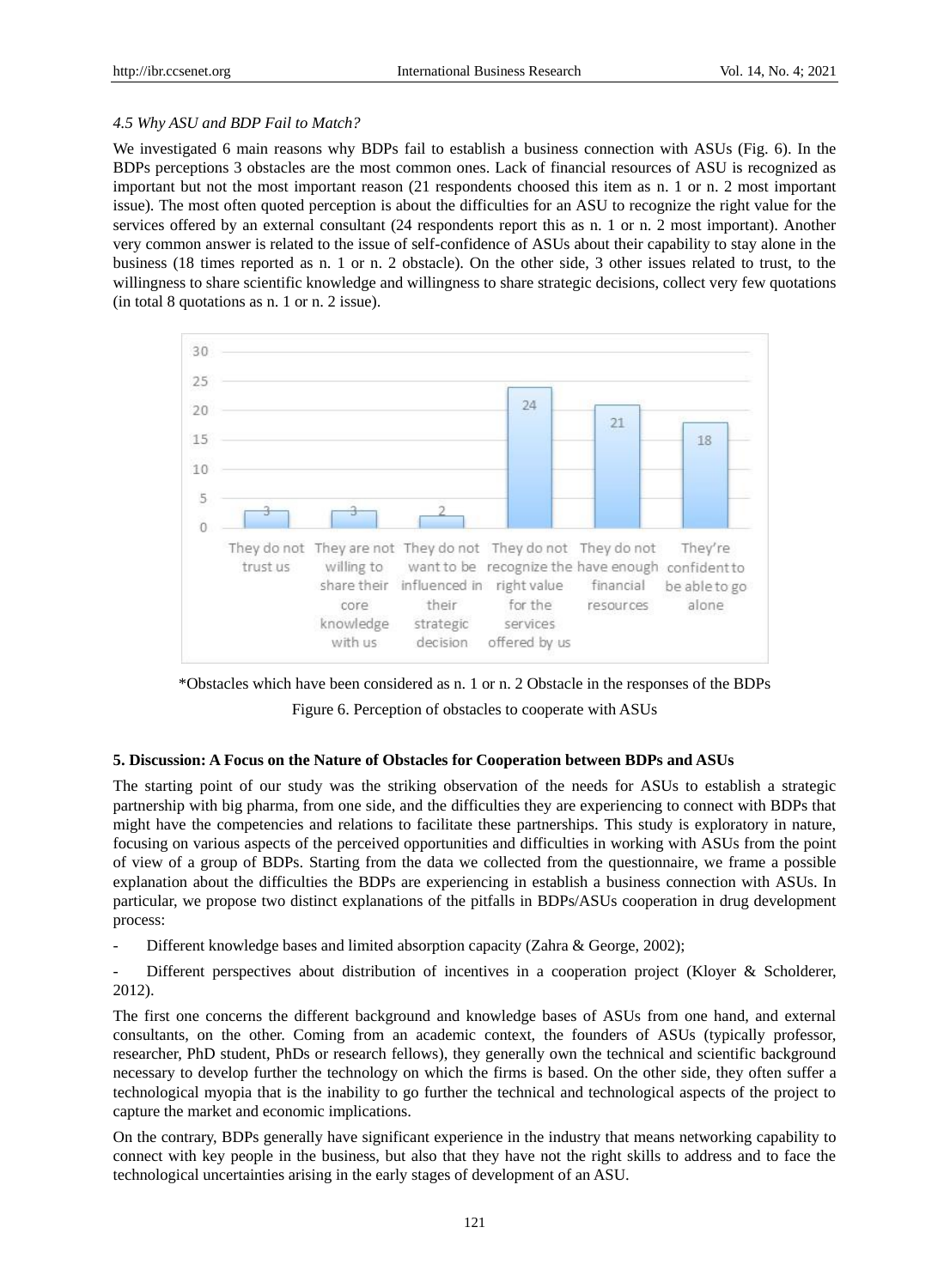The absorption problem emerges from informational asymmetry. More specifically, we can observe two kinds of informational asymmetry (Parente et al., 2011).

The first one is defined as 'hidden information' (Zeckhauser & Kennedy, 2007) and refers to situation in which a part of the relationship is aware of information not known by the other part.

The second type of informational asymmetry could be defined as 'hidden action' and refers to situations in which a part of the relationship is not able to observe or verify actions realized by the other part (de Bettignies & Brander, 2007). Both types of information asymmetry could result in a moral dilemmas and agency conflicts: the part that own the information has the interest to act according to self-interest, even if such actions generate high costs and risks for the other part (Amit et al., 1998). The agency conflicts could represent a disincentive for external subjects in participating in the academic spin-off.

About the second issue (distribution scheme of incentives and contracting forms), generally external consultant and/or business development manager, use a fee for services mechanism of payment.

This system is complicated to access for young start-ups because they often lack the financial resources necessary to acquire external services in order to develop the project and to transform a promising technology into a successful business.

This is particularly true in the initial stage of development because of the technological and market risks they have to face.

Technological uncertainties is a persistent issue in academic-based ventures. The technologies they propose generally introduce radical innovations that are characterized by a strong component of tacit knowledge and a general purpose (Harrison et al., 2004; Shane, 2004)). They represent a sort of technological platform that could be applied in different sectors and markets. For these reasons in the initial stage of development it is very difficult to identify from the beginning the possible technology developments and as a consequence it is very complicated to define since the beginning the real value of the entrepreneurial idea.

The market risk arises from the nature of the innovation that academic based start-up want introduce on the market. Those innovations are the result of scientific research (science push) and sometimes a market need does not yet exist for the invention but must be found (Shane, 2004).

The present study leads to some implications, both theoretical and practical. From a theoretical point of view, our study provides first evidence about the main factors that prevent the development of collaborations between Academic Start-ups and Business Development Professionals in drug development process.

From a practical point of view, our paper has shed light on the process of cooperation between Academic Start-Ups and Business Development Professionals and provides some suggestions to overcome the challenges that both parts found in the collaboration process. More specifically, a possibile solution to the issues arising in the cooperation process could be found in the definition of mechanisms of equity-based involvement of external subjects in the company. In this perspective, the prevision of a risk-sharing approach from external consultants could be an effective mechanism to facilitate collaboration between Academic Start-Up and Business Development Professional. Aware of their difficulties in attracting external financial resources, academic start-up is generally well disposed to integrate the entrepreneurial team, leaving an equity share of the company with the objective to acquire the necessary and missing competencies.

On the other hand, for external consultants, the assumption of entrepreneurial risk should be balanced through the definition of a mechanism of allocation of decision-making powers and the introduction of monitoring and incentive systems in order to enforce the commitment of the founders in the management of the innovation process.

## **6. Conclusion**

Life science industry is experiencing a deep transformation. Innovation is the main driver of growth in the life science industry but in light of the great challenges that the life science industry has faced for several years - and in particular how to manage the stagnant productivity of research and development (R&D) - pharmaceutical companies have opened their R&D organizations to external innovation (Schuhmacher et al., 2013).

Nowadays, innovation in life sciences is based on the coordinated efforts of certain types of organizations: universities, start-ups and established life sciences companies (Gertler & Vinodrai, 2009; Ovseiko et al., 2012). While Big Pharma have progressively focused on the final stages of clinical trials of new drugs, new research-based business initiatives have quickly become a key player in the early stages of development (e.g. the drug discovery phase and preclinical validation). Consequently, Big Pharma and incumbents in the industry are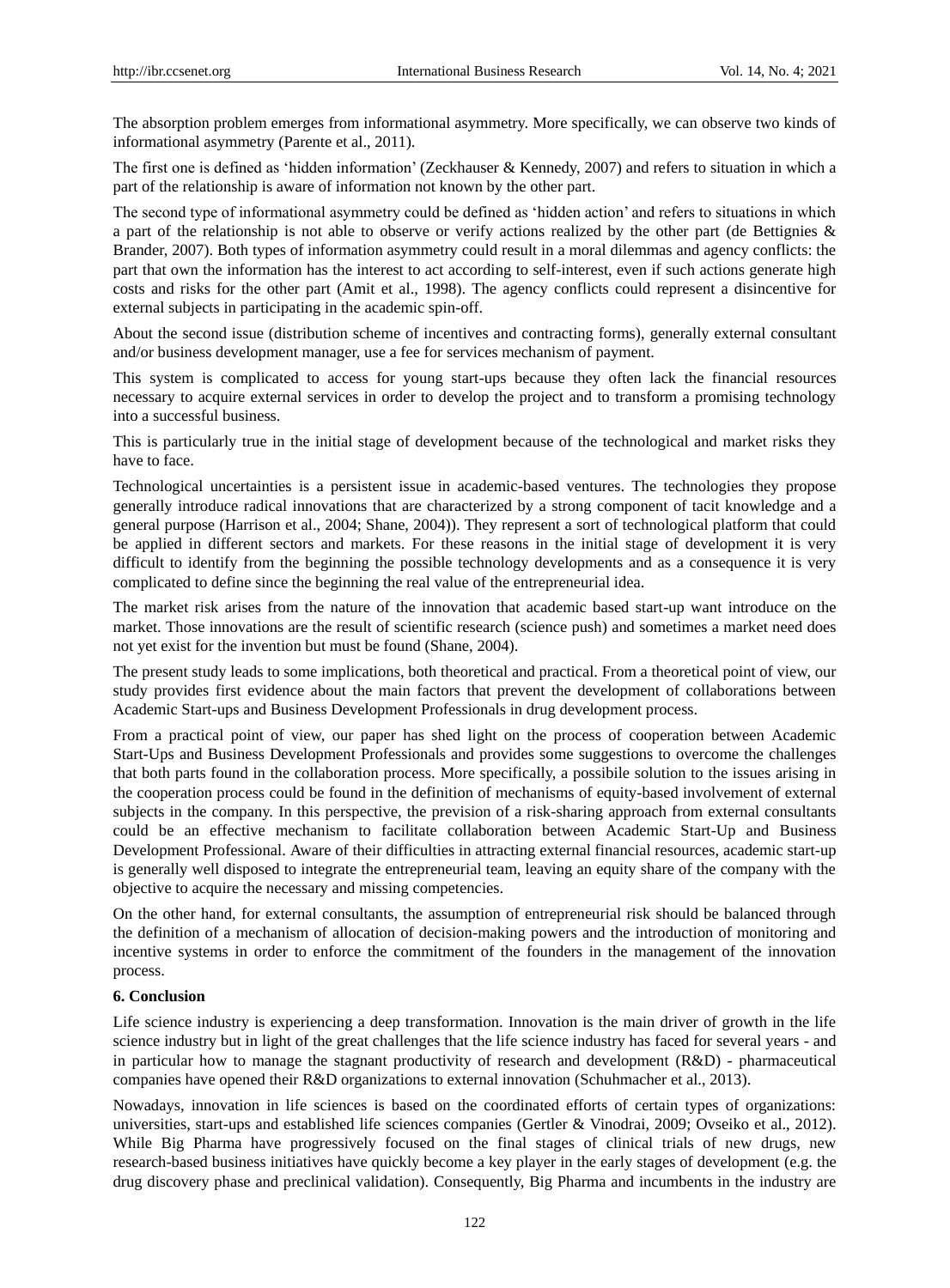forced to restructure their R&D processes, and they have been facilitated in that restructuring process by the rise of a new cohort of ASUs, which take care effectively of the first steps of development of a new therapeutic target. Although potentially very effective, establishing a partnership with a big pharma is difficult and is becoming more and more difficult, due to the changing preferences of the big pharma that now prefer to invest on later stage of pre-clinical development. BDPs are offering their service to bridge that gap, but still there are experiencing difficulties in connecting with ASU. Our paper has shed light on the process of cooperation between ASU and BDP and it can open the field for further and future research projects to understand in more details the role of bridging points and intermediaries in the full deployment of an open innovation strategy in a high tech industry.

## **References**

- Ahn, M. J., York, A. S., Sohn, S. Y., & Benyamini, P. (2013). Biotechnology innovation: a legitimacy-based view. *International Journal of Innovation Technology and Management*, *10*(4), 1-21. <https://doi.org/10.1142/S0219877013500156>
- Alizadeh, Y., & Jetter, A. J. (2019). Pathways for Balancing Exploration & Exploitation in Innovations: A Review and Expansion of Ambidexterity Theory. *International Journal of Innovation Technology and Management*, *16*(5), 1-33. https://doi.org/10.1142/S0219877019500329
- Amit, R., Brander, J., & Zott, C. (1998). Why do venture capital firms exist? theory and canadian evidence. *Journal of Business Venturing*, *13*(6), 441-466. https://doi.org/10.1016/S0883-9026(97)00061-X
- Arora, A., Fosfuri, A., & Gambardella, A. (1998). Markets for Technology and Their Implications for Corporate Strategy. Ssrn. 1998. https://doi.org/10.2139/ssrn.204848
- Baron, R. M., & Kenny, D. A. (1986). The moderator-mediator variable distinction in social psychological research: conceptual, strategic, and statistical considerations. *Journal of Personality and Social Psychology*, *51*(6), 1173-1182. https://doi.org/10.1037/0022-3514.51.6.1173
- Chesbrough, H. (2006). *Open innovation: a new paradigm for understanding industrial innovation*, in Chesbrough, H. W., Vanhaverbeke, W., & West, J. (Eds): *Open innovation : researching a new paradigm*. Oxford: Oxford University Press.
- Chesbrough, H. W., Vanhaverbeke, W., & West, J. (2006). *Open innovation : researching a new paradigm*. Oxford: Oxford University Press.
- Chesbrough, H., & Crowther, A. K. (20016). Beyond high tech: early adopters of open innovation in other industries. *R&D Management*, *36*(3), 229-236[. https://doi.org/10.1111/j.1467-9310.2006.00428.x](https://doi.org/10.1111/j.1467-9310.2006.00428.x)
- Cockburn, I. M. (2004). The changing structure of the pharmaceutical industry. *Health Affairs*, *23*(1), 10-22. https://doi.org/10.1377/hlthaff.23.1.10
- Cooke, P. (2003). Biotechnology clusters, ‗Big Pharma' and the knowledge-driven economy. *International Journal of Technology Management*, *25*, 65-80. https://doi.org/10.1504/IJTM.2003.003090
- de Bettignies, J. E., & Brander, J. A. (2007). Financing entrepreneurship: Bank finance versus venture capital. *Journal of Business Venturing*, *22*(6), 808–832.<https://doi.org/10.1016/J.JBUSVENT.2006.07.005>
- Ebersberger, B., Bloch, C., Herstad, S. J., & Van de Velde, E. (2012). Open innovation practices and their effect on innovation performance. *International Journal of Innovation and Technology Management*, *9*(6), 1250040. https://doi.org/10.1142/S021987701250040X
- Ernst & Young. (2018). *News release - EY - Margins of pharmaceutical companies are continuing to decline – the future lies in new ecosystems - EY - Switzerland; 2018.* Retrieved April 11, 2019, from https://www.ey.com/ch/en/newsroom/news-releases/news-release-ey-margins-of-pharmaceutical-companies -are-continuing-to-decline
- Festel, G. (2011). Founding angels as early stage investment model to foster biotechnology start-ups. *Journal of Commercial Biotechnol*y, *17*(2), 165-171. https://doi.org/10.1057/jcb.2011.2
- Fudickar, R., & Hottenrott, H. (2019). Public research and the innovation performance of new technology based firms. *Journal of Technology Transfer*, *44*(2), 326-358. https://doi.org/10.1007/s10961-018-9695-z
- Galambos, L, Sturchio, L., & Jeffrey, L. (1998). Pharmaceutical firms and the transition to biotechnology: A study in strategic innovation. *Business History Review*, *72*(2), 250-278. https://doi.org/10.2307/3116278
- Gambardella, A. (1995). *Science and Innovation: The US Pharmaceutical Industry During the 1980s*. Cambridge: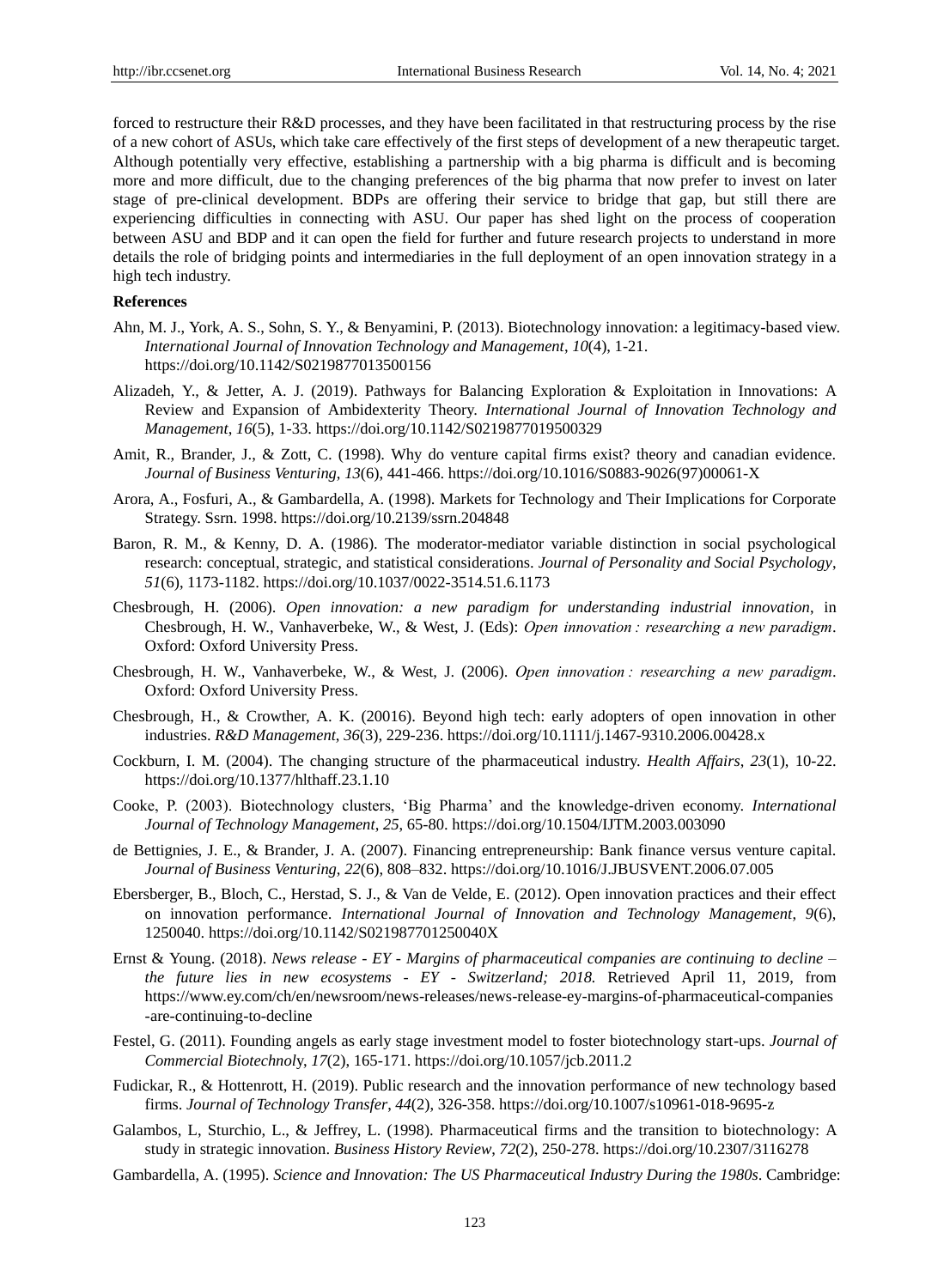Cambridge University Press. https://doi.org/10.1017/CBO9780511522031

- Gertler, M. S., & Vinodrai, T. (2009). Life sciences and regional innovation: one path or many? *European Planning Studies*, *17*(2), 235-261. https://doi.org/10.1080/09654310802553514
- Harrison, R. T., Mason, C. M., & Girling, P. (2004). Financial bootstrapping and venture development in the software industry. *Entrepreneurship & Regional Development*, *16*(4), 307-333. <https://doi.org/10.1080/0898562042000263276>
- Hossain, M. (2012). Performance and potential of open innovation intermediaries. *Procedia - Social and Behavioral Sciences*, *58*,754-764. https://doi.org/10.1016/j.sbspro.2012.09.1053
- Jacobs, S. R., Weiner, B. J., Reeve, B. B., Hofmann, D. A., Christian, M., & Weinberger, M. (2015). Determining the predictors of innovation implementation in healthcare: a quantitative analysis of implementation effectiveness. *BMC Health Service Research*, *15*(6), 1-13.<https://doi.org/10.1186/s12913-014-0657-3>
- Kale, D. (2012). Innovative capability development in the indian pharmaceutical industry. *International Journal of Innovation and Technology Management, 9*(2), 1-19. https://doi.org/10.1142/S0219877012500137
- Khanna, I. (2012). Drug discovery in pharmaceutical industry: productivity challenges and trends. *Drug Discovery Today*, *17*(19-20):1088-1102.<https://doi.org/10.1016/J.DRUDIS.2012.05.007>
- Klerkx, L., & Leeuwis, C. (2008). Balancing multiple interests: Embedding innovation intermediation in the agricultural knowledge infrastructure. *Technovation*, *28*(6), 364-378. https://doi.org/10.1016/j.technovation.2007.05.005
- Kloyer, M., & Scholderer, J. (2012). Effective incomplete contracts and milestones in market-distant R&D collaboration. *Research Policy*, *41*(2), 346-357. https://doi.org/10.1016/j.respol.2011.11.003
- Levinthal, D. A., & Warglien, M. (2008). Landscape Design: Designing for Local Action in Complex Worlds. *Organization Science*, *10*(3), 342-357.<https://doi.org/10.1287/orsc.10.3.342>
- March, J. G. (1991). Exploration and exploitation in organizational learning. *Organization Science*, 2(3), 71-87. https://doi.org/10.1287/orsc.2.1.71
- Ndou, V., Vecchio, P. D., & Schina, L. (2011). Open innovation networks: The role of innovative marketplaces for small and medium enterprises' value creation. *International Journal of Innovation Technology Management*, *8*(3), 437-453. https://doi.org/10.1142/S0219877011002404
- Onetti, A., & Zucchella, A. (2014). *Business Modeling for Life Science and Biotech Companies: Creating Value and Competitive Advantage with the Milestone Bridge*. New York: Routledge. https://doi.org/10.4324/9781315852584
- Ovseiko, P. V., Oancea A., & Buchan, A. M. (2012). Assessing research impact in academic clinical medicine: a study using Research Excellence Framework pilot impact indicators. *BMC Health Service*, *12*, 478. <https://doi.org/10.1186/1472-6963-12-478>
- Papa, A., Mital, M., Pisano, P., & Del Giudice, M. (2020). E-health and wellbeing monitoring using smart healthcare devices: An empirical investigation. *Technological Forecasting and Social Change, 153,* 119-226. https://doi.org/10.1016/j.techfore.2018.02.018
- Parente, R., Feola, R., & Petrone, M. (2011). Corporate Governance Models as a Bridge for Linking Academic and Non-Academic Entrepreneurs: The Case of Italian Spin-offs. *Industry and Higher Education*, *25*(2), 119-131. https://doi.org/10.5367/ihe.2011.0036
- Parente, R., Feola, R., Cucino, V., & Gimigliano, A. (2016). R&D Management in Pharma Industry: the strategic role of CROs. *Sinergie, Italian Journal of Management*, *34*(101), 37-52. https://doi.org/10.7433/s101.2016.03
- Piccaluga, A. (2011). *La valorizzazione della ricerca scientifica*. Milano: Franco Angeli.
- Powell, W. W., Koput K. W., & Smith-Doerr L. (1996). Interorganizational Collaboration and the Locus of Innovation: Networks of Learning in Biotechnology. *Admiistrative Science Quarterly*, *41*(1), 116-145. <https://doi.org/10.2307/2393988>
- Prahalad, C. K., Hamel, G., & June, M. Y. (1990). The Core Competence of the Corporation. *Harvard Business Review*, *68*(3), 79-91. [https://doi.org/10.1007/3-540-30763-X\\_14](https://doi.org/10.1007/3-540-30763-X_14)
- Rao, B., & Mulloth, B. (2017). The Role of Universities in Encouraging Growth of Technology-Based New Ventures. *International Journal of Innovation Technology Management*, *14*(4), 1750014.